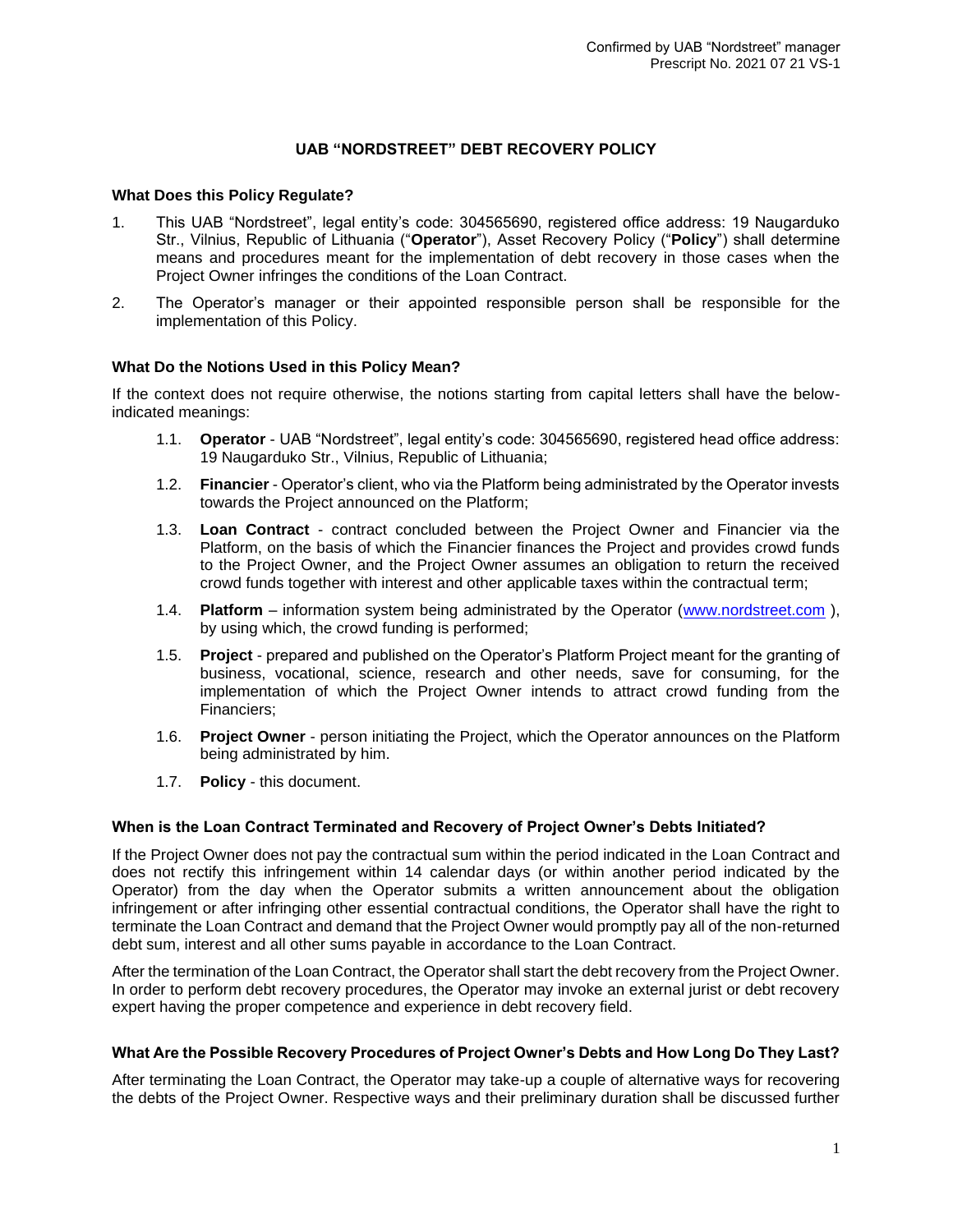in this Policy.

### **Agreement with Project Owner Regarding Debt Coverage**

After the termination of the Loan Contract, the Operator or responsible person appointed by them (e.g., external jurist, debt recovery specialist) within 2 workdays after the aforementioned termination may contact the Project Owner and discuss the possibilities to cover the Project Owner's debts. The Operator shall takeup such actions in order in the context of time and possible costs to as effectively as possible determine the financial capabilities of the Project Owner to expediently and without infringing the interests of Financiers cover their debts in accordance to the terminated Loan Contract.

If the Operator and Project Owner does not reach common and optimal mutual agreement regarding the coverage of Project Owner's debts, which would fit the interests of Financiers the best, the Operator shall take-up other compulsory debt collection actions.

# **Recovery of Project Owner's Debts by Using the Collateral Measures Provided by Them**

If the Project Owner in order to ensure their obligations stemming from the Loan Contract pledged their movable or immovable property, the Operator shall perform these actions:

- 1.1. Promptly address the notary regarding the performance of execution record in accordance to the collateral measure submitted by the Project Owner (pledge or mortgage contract);
- 1.2. Notary, after receiving the Operator's request regarding the performance of execution letter, checks whether such request is substantiated and based on the basis indicated in the laws or Loan Contract;
- 1.3.After checking the above-indicated data, the notary prior to performing the execution record forwards an announcement to the Project Owner with a proposal to pay the debt to the Operator no later than within 20 (twenty) days from the day of forwarding the announcement to the Project Owner and to inform the notary about the execution of obligation in writing;
- 1.4. If the Project Owner within the determined 20 (twenty) day period does not cover their debts in accordance to the Loan Contract, the notary performs the execution record;
- 1.5.After receiving the execution record from the notary, the Operator promptly addresses the bailiff, who initiates the recovery of property pledged by the Project Owner for the benefit of Operator.

Attention should be paid that in essence analogous procedure shall be performed in those cases when the Project Owner in order to ensure the Loan Contract provided other collateral mean - e.g., bill of exchange.

#### **Judicial Recovery of Project Owner's Debts**

If the value of the Project Owner's property, which was pledged for the benefit of the Operator, is not sufficient to cover the Project Owner's obligations in accordance to the Loan Contract or the Project Owner did not pledge the property in order to ensure the Loan Contract, the Operator shall address the court regarding the award of the debt. The Operator or their chosen service provider shall prepare a lawsuit demanding to award from the Project Owner all of the debts stemming from the Loan Contract as it is allowed by the applicable statutes of law and the current case-law.

When addressing the court the Operator shall also submit a request to apply interim measures and seize the property belonging to the Project Owner. It is to note that the court shall solve the issue of applying the interim measures within 3 workdays. After receiving a positive decision of the court regarding the application of interim measures, the Operator shall promptly address the bailiff regarding the seizure of property belonging to the Project Owner.

In those cases when the third person vouched for the obligations of the Project Owner in accordance to the Loan Contract, the Operator shall perform the above-indicated actions (i.e., preparation and submission of